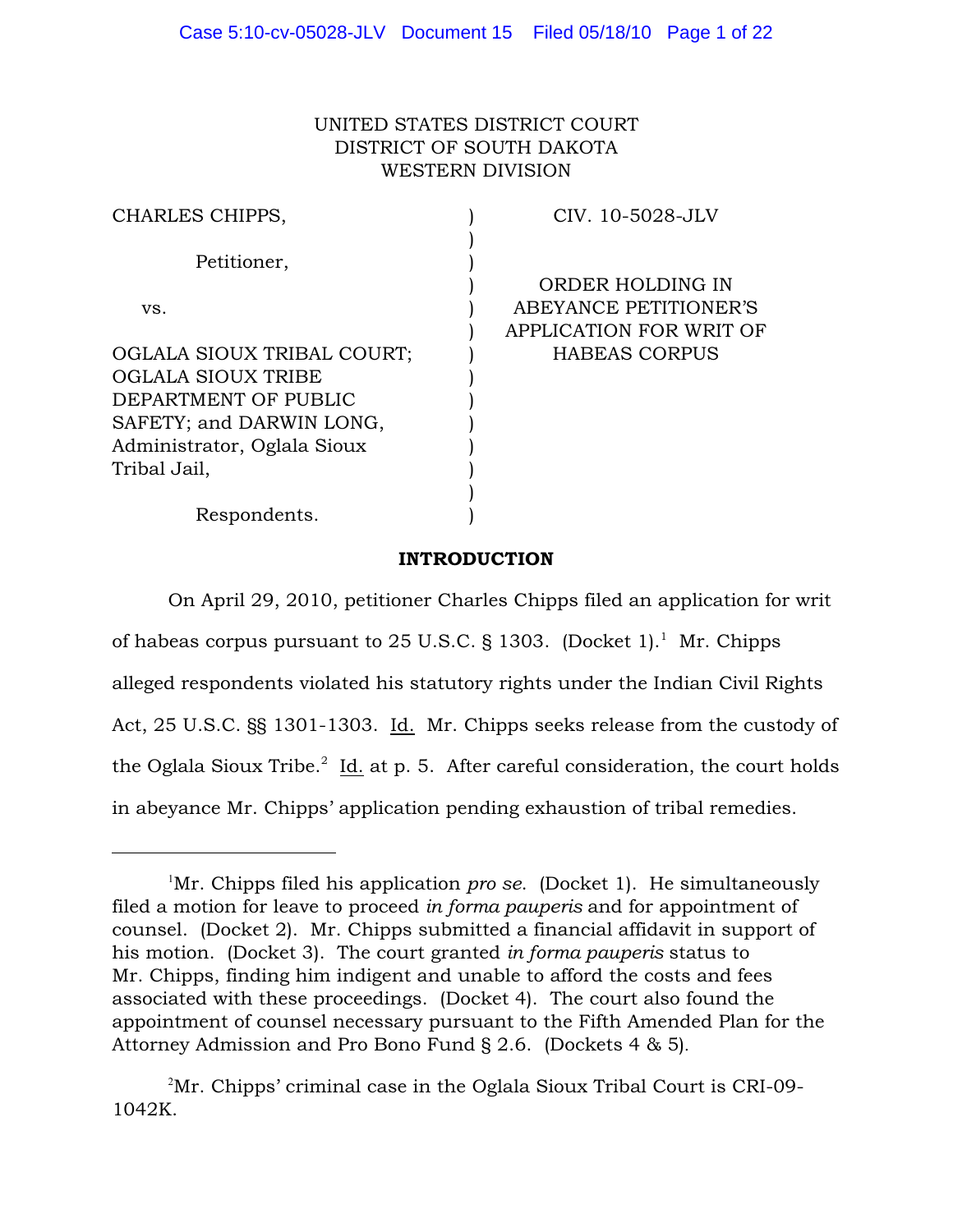## FACTUAL AND PROCEDURAL HISTORY

The court held a hearing on Mr. Chipps' application on May 6, 2010. Mr. Chipps appeared in person<sup>3</sup> and by his counsel, Terry L. Pechota. Marwin Smith, Attorney General for the Oglala Sioux Tribe, appeared on behalf of the Oglala Sioux Tribal Court. Attorney Elizabeth Lorina appeared on behalf of the Oglala Sioux Department of Public Safety. Three witnesses testified at the hearing: Glenda Black Feather, clerk of the Oglala Sioux Tribal Court in Pine Ridge, South Dakota; Susan Schrader, lay advocate; and Dr. Rory Sumners, a physician for Indian Health Services ("IHS"). From the evidence and testimony presented at the hearing, the court adduces the following facts.

Mr. Chipps is 62 years old and is a lifelong resident of the Pine Ridge Indian Reservation in South Dakota. Mr. Chipps is a recognized religious leader in the Native American community.

On July 1, 2009, a prosecutor for the Oglala Sioux Tribe (hereinafter "the Tribe") filed multiple criminal complaints against Charles Chipps in the Oglala Sioux Tribal Court (hereinafter "tribal court"). (Exhibits 1 & 2).<sup>4</sup> The complaints alleged four counts of sexual assault and four counts of child abuse, all in violation of the Tribe's penal code. Id. On July 1, 2009, the Honorable Rae Ann Red Owl issued arrest warrants for Mr. Chipps. Id. Tribal

 $3$ On April 30, 2010, the court issued a writ of habeas corpus directed to Mr. Chipps' current custodian, Darwin Long, Administrator of the Oglala Sioux Tribal Jail, to transport Mr. Chipps to the hearing. (Docket 6).

<sup>&</sup>lt;sup>4</sup>The exhibits referenced throughout this opinion were admitted into evidence at the May 6, 2010, hearing. See Docket 13 (Exhibit List).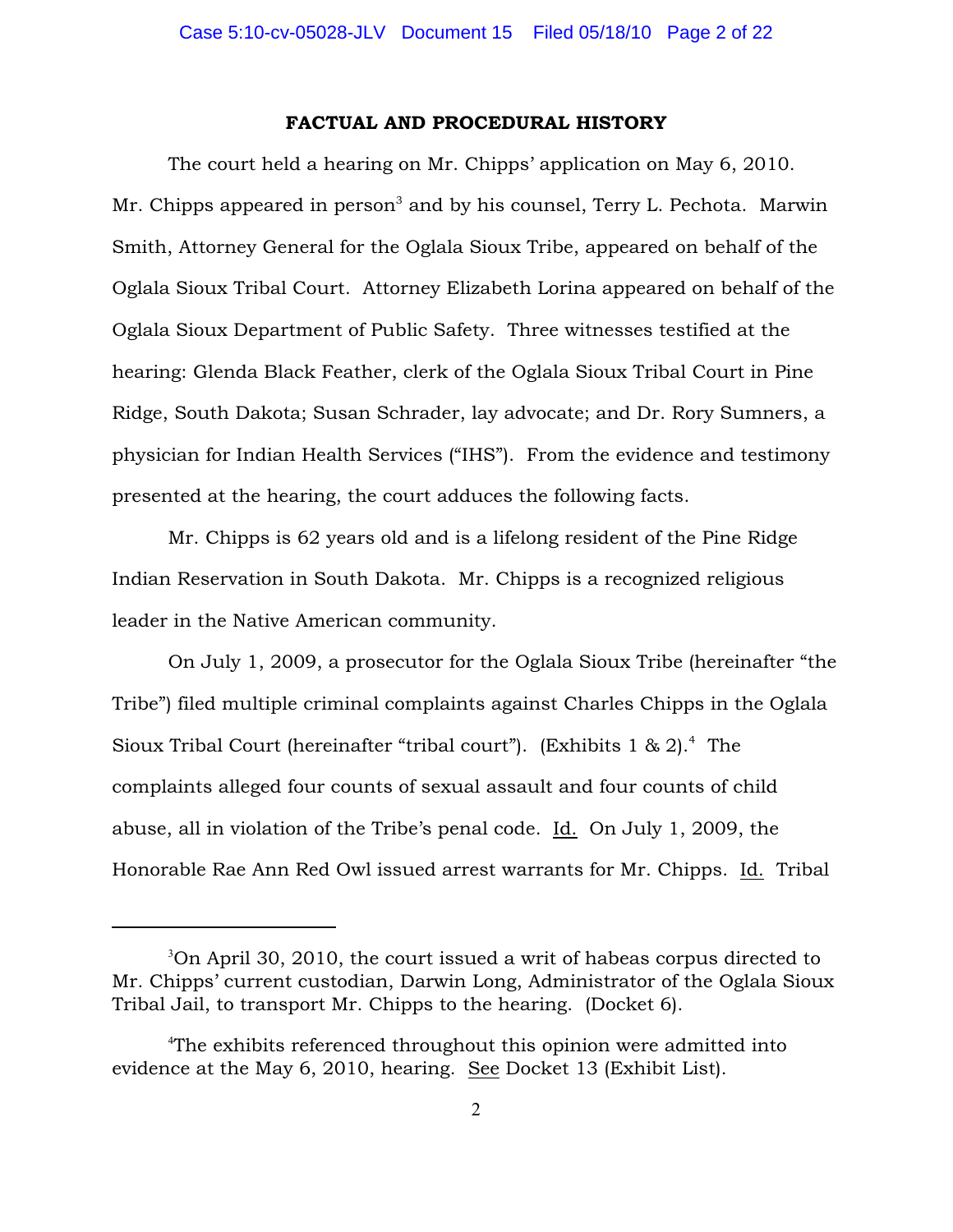## Case 5:10-cv-05028-JLV Document 15 Filed 05/18/10 Page 3 of 22

authorities arrested Mr. Chipps on July 1, 2009, and advised him of his rights. (Exhibit 3). Mr. Chipps pled not guilty at his arraignment. (Exhibit 5 at p. 1). Judge Red Owl issued a temporary commitment order on July 2, 2009, committing Mr. Chipps to the custody of the Oglalal Sioux Tribal Jail (hereinafter "tribal jail") in Pine Ridge, South Dakota, until his trial date set for September 8, 2009. (Exhibit 4; see also Exhibits 38 & 39 (notices of trial date)).

On July 23, 2009, lay advocate Susan Schrader, who represented Mr. Chipps during the early stages of his criminal case, filed a motion for temporary release pending a bond hearing. (Exhibit 6). Mr. Chipps sought to be released from July 24, 2009, to July 28, 2009, to attend a Sundance ceremony. Id. As a spiritual leader, Mr. Chipps had conducted the ceremony for twenty years. (Exhibit 5). Because of the absence of court staff during the week of the Sundance, Mr. Chipps' bond hearing was not scheduled until July 28, 2009–the last day of the ceremony. (Exhibit 6). Mr. Chipps represented he was not a flight risk as he was a lifelong resident of the community. Id. He further represented he had secured a trailer during the Sundance to separate himself from the participants, except for those seeking his intercession. Id. Attached to the motion were letters of support and prayers for release from Sundance participants and Mr. Chipps' *pro se* motion for temporary release dated July 16, 2009. (Exhibits 5 & 6). Chief Judge Patrick Lee, Chief Judge of the tribal court, denied the motion. (Exhibit 6 at p. 2).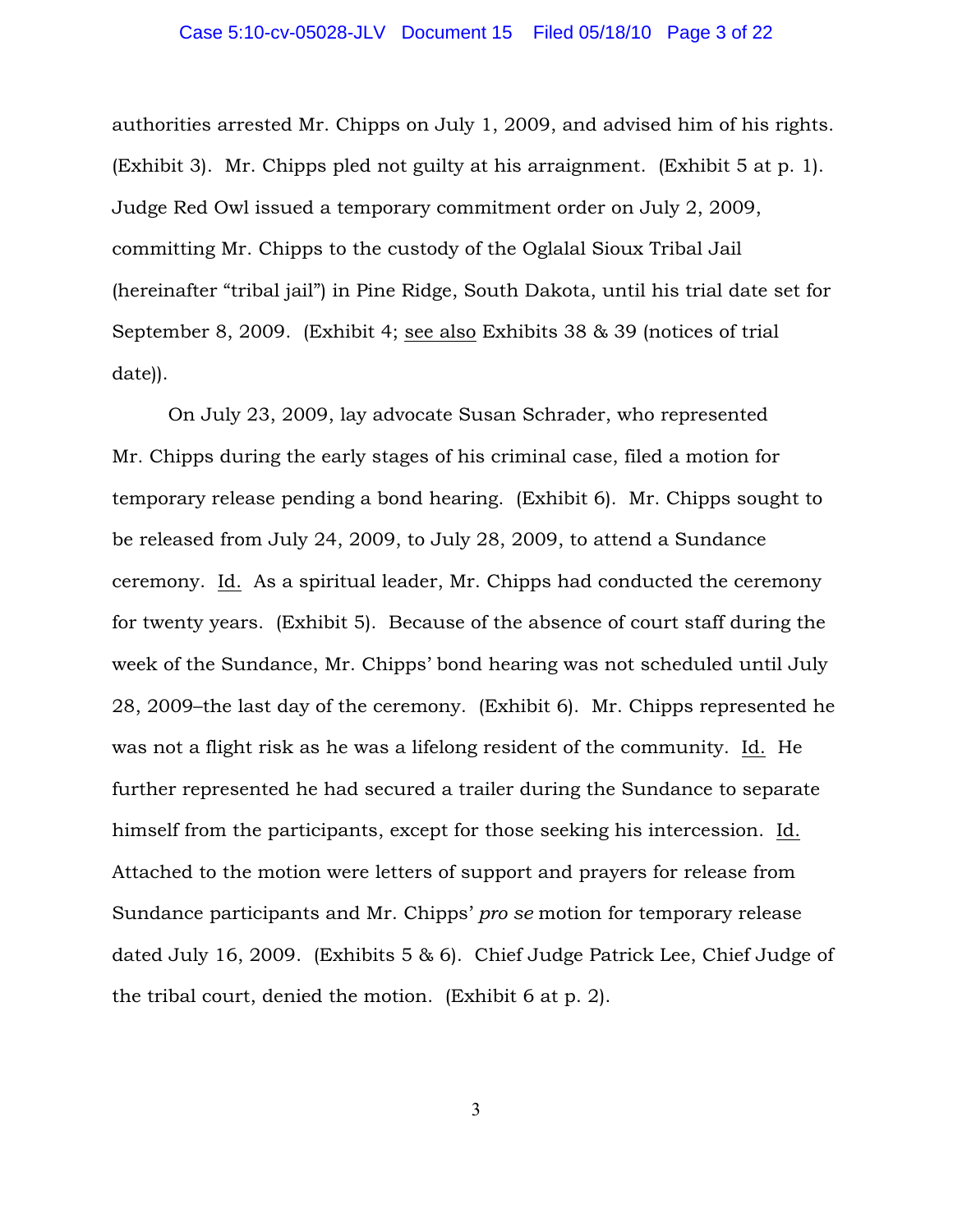## Case 5:10-cv-05028-JLV Document 15 Filed 05/18/10 Page 4 of 22

Mr. Chipps' July 28, 2009, bond hearing was rescheduled for August 6, 2009. (Exhibit 7). On July 30, 2009, Mr. Chipps, by and through Ms. Schrader, filed a motion for temporary release pending the rescheduled bond hearing. Mr. Chipps represented he was not a risk of flight or a danger to the community. Id. Ms. Schrader simultaneously filed a motion for change of venue, seeking to transfer this matter from Kyle to Pine Ridge to expedite the bond hearing. (Exhibit 8).

On August 12, 2009, Chief Judge Lee denied Mr. Chipps' request to be released on bond. (Exhibit 9). He noted the letters of support offered by Mr. Chipps did not include the names of children. Id. at p. 1. Chief Judge Lee found the alleged minor victims of these offenses would live in fear if Mr. Chipps was released on bond. Id. He further found that, although Mr. Chipps was presumed innocent, there was "substantial probable cause to believe he is guilty–sufficient to justify an arrest warrant, and sufficient to justify an order the he be held without bond." Id.

On September 11, 2009, the Honorable Saunie Wilson on behalf of Chief Judge Lee issued an order for temporary release to allow Mr. Chipps to attend the funeral of his mother. (Exhibit 10). The order directed the tribal jail to release Mr. Chipps on September 21, 2009, at 8:30 a.m., with a police escort, and to return Mr. Chipps to jail after the funeral. Id.

On September 14, 2009, Mr. Chipps, by and through lay advocate Francis Pumpkin Seed, filed a petition for writ of habeas corpus and memorandum. (Exhibit 11). Mr. Chipps argued that under tribal law, he was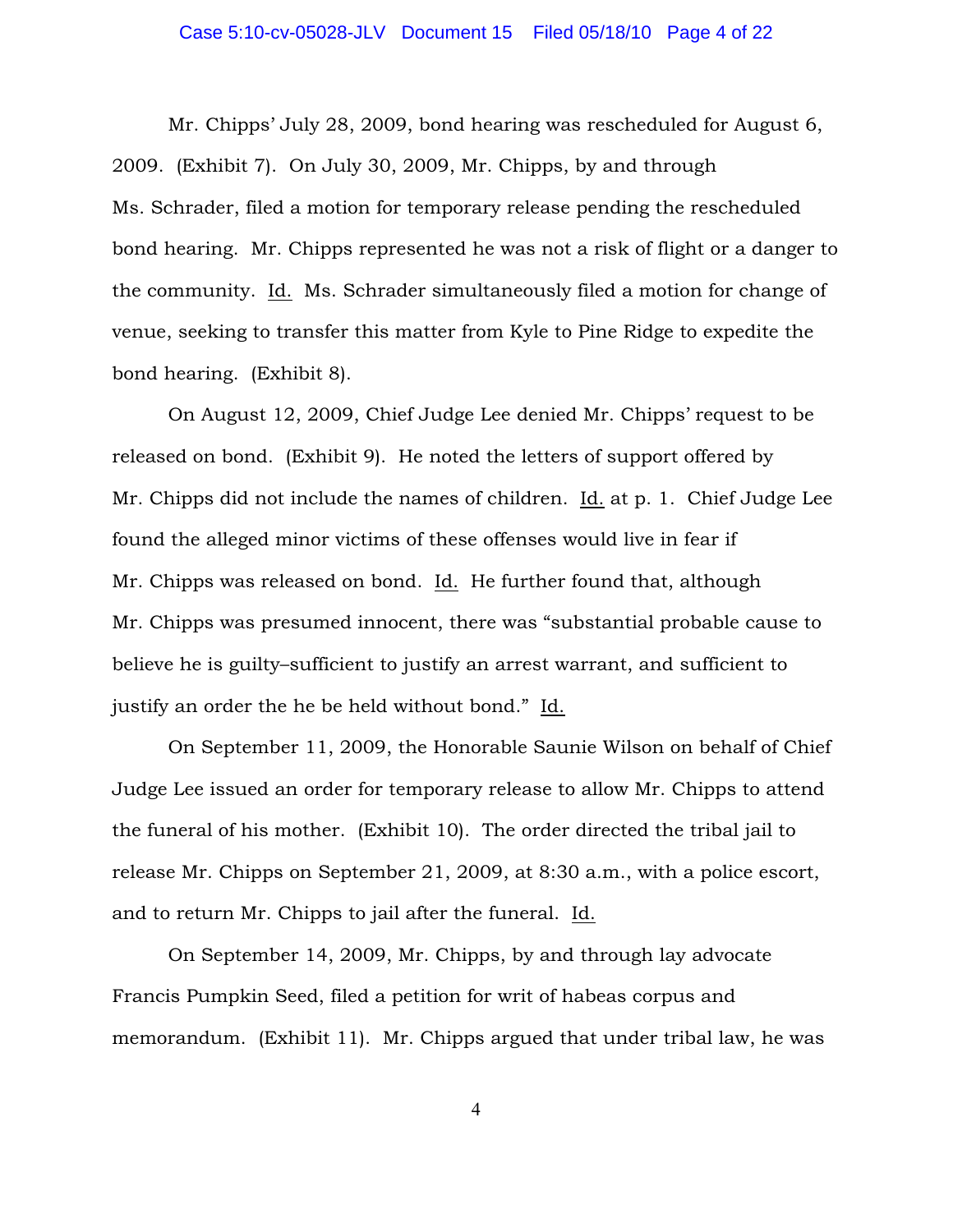## Case 5:10-cv-05028-JLV Document 15 Filed 05/18/10 Page 5 of 22

entitled to be released on bond as he was not a danger to himself or the community and he was not a flight risk. Id. Mr. Chipps alleged he was denied due process of law, thereby justifying his immediate release from incarceration. Id. Chief Judge Lee set this matter for an immediate hearing. Id. at p. 2.

The tribal prosecutor and the Attorney General's Office moved the court for a five-day extension of the hearing to prepare and subpoena witnesses. (Exhibit 12). Chief Judge Lee granted the motion and set the hearing for September 24, 2009. Id. After hearing oral argument from the parties and considering the procedural history of the case, Chief Judge Lee denied Mr. Chipps' petition for writ of habeas corpus on October 1, 2009. (Exhibit 35). Chief Judge Lee supported his decision as follows:

This Court as well as other courts throughout the nation have adopted a policy of denying bail where there is probable cause that the Defendant is a danger to himself or to the community. In this case the Court found earlier that the Defendant should not be released on bail because of a potential threat to children. The Tribal prosecutor argues that the case is under federal investigation; that the FBI forensic crime lab has completed its forensic investigation and that the federal investigator advised the Attorney General that she is willing to testify for the Tribe when the Defendant goes to trial.

Id. at. pp. 1-2.

On October 27, 2009, Mr. Chipps moved for temporary release due to lack of prosecution by the Attorney General. (Exhibit 37). Mr. Chipps noted he was not subject to a federal hold and the alleged victims were in the custody of Child Protective Services. Id. On October 27, 2009, Chief Judge Lee issued a final order denying Mr. Chipps' motion for release, which the court interpreted as a motion for reconsideration. (Exhibit 36). The order incorporated by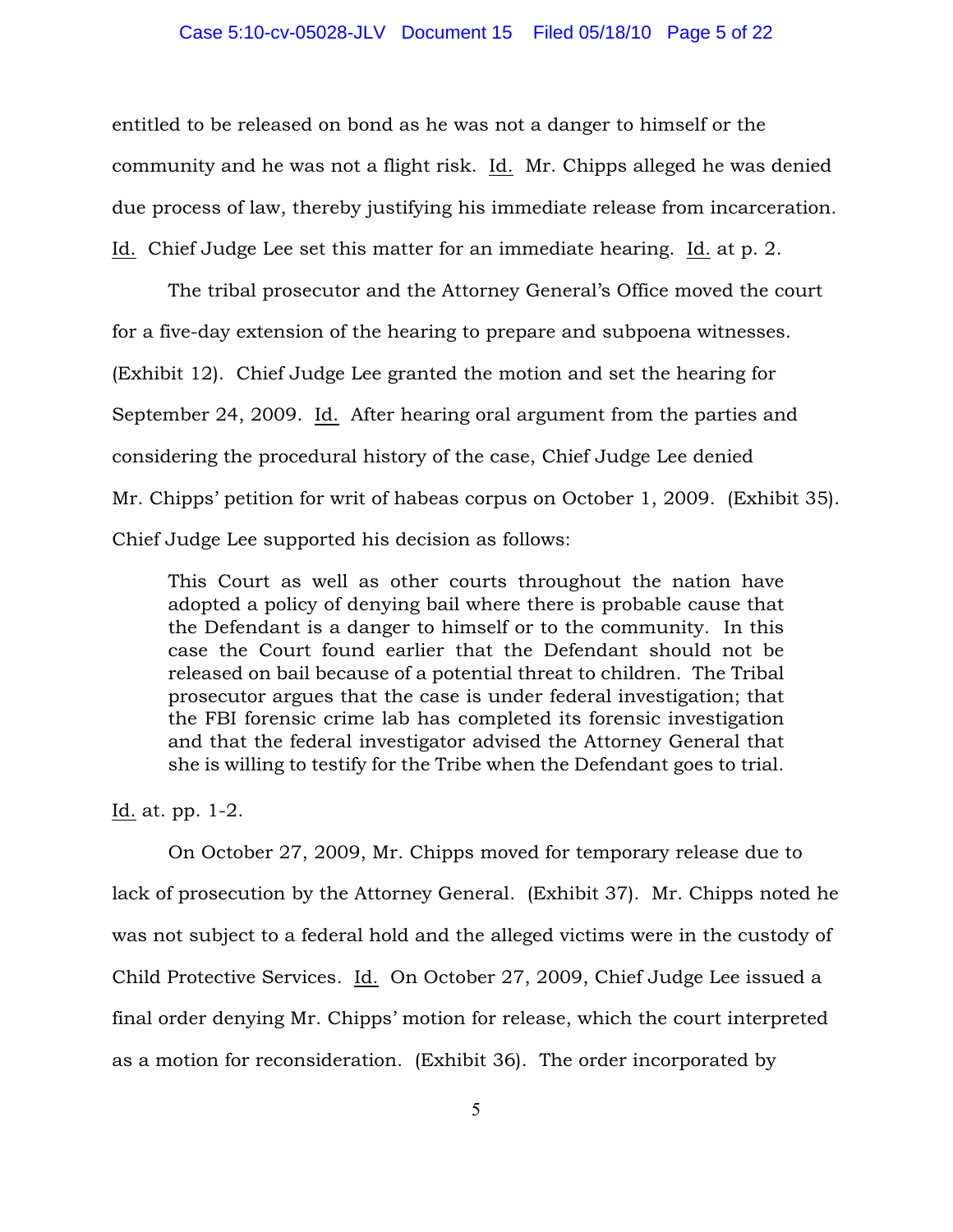reference the court's October 1, 2009, order. Id. Importantly, Chief Judge Lee

make the following findings:

The Court has considered the fact that the children who were allegedly abused by the Defendant would not be in the presence of the Defendant if he were released, but the Court concludes that the age of the children being older at this time is not persuasive argument for releasing the Defendant where there is no guarantee that some children would not be in the presence of the Defendant if her [sic] were released.

The Habeas Corpus hearing held in September was to determine if the Defendant was being lawfully held by the Court, and the Court found that he was subject to the jurisdiction of the Court and was charged with a heinous crime. The fact that the Law and Order Code allows a Defendant to be released on bail does not deprive the court of its discretion to deny bail if it finds that the Defendant presents a danger to the community. The Court found that the Defendant is a danger to children and for that reason has decided to retain the Defendant until his trial either in Tribal Court or in federal court.

Id.

On January 26, 2010, Mr. Chipps, by and through his counsel Terry L. Pechota, filed a motion to dismiss the charges for a violation of the right to speedy trial or, in the alternative, for release pending trial. (Exhibit 15). Mr. Chipps argued there was no justification or excuse for the delay of his trial. He further argued he already had been incarcerated longer than the maximum sentence on any one charge, thereby violating the prohibition against cruel and unusual punishment. Id. Mr. Chipps alleged continued incarceration was dangerous to his health and well being. Id. In support, he attached a letter dated December 31, 2009, from Dr. Rory Sumners and a letter dated January 14, 2010, from Rick Stoltenburg, a physician's assistant. Id.; see also Dockets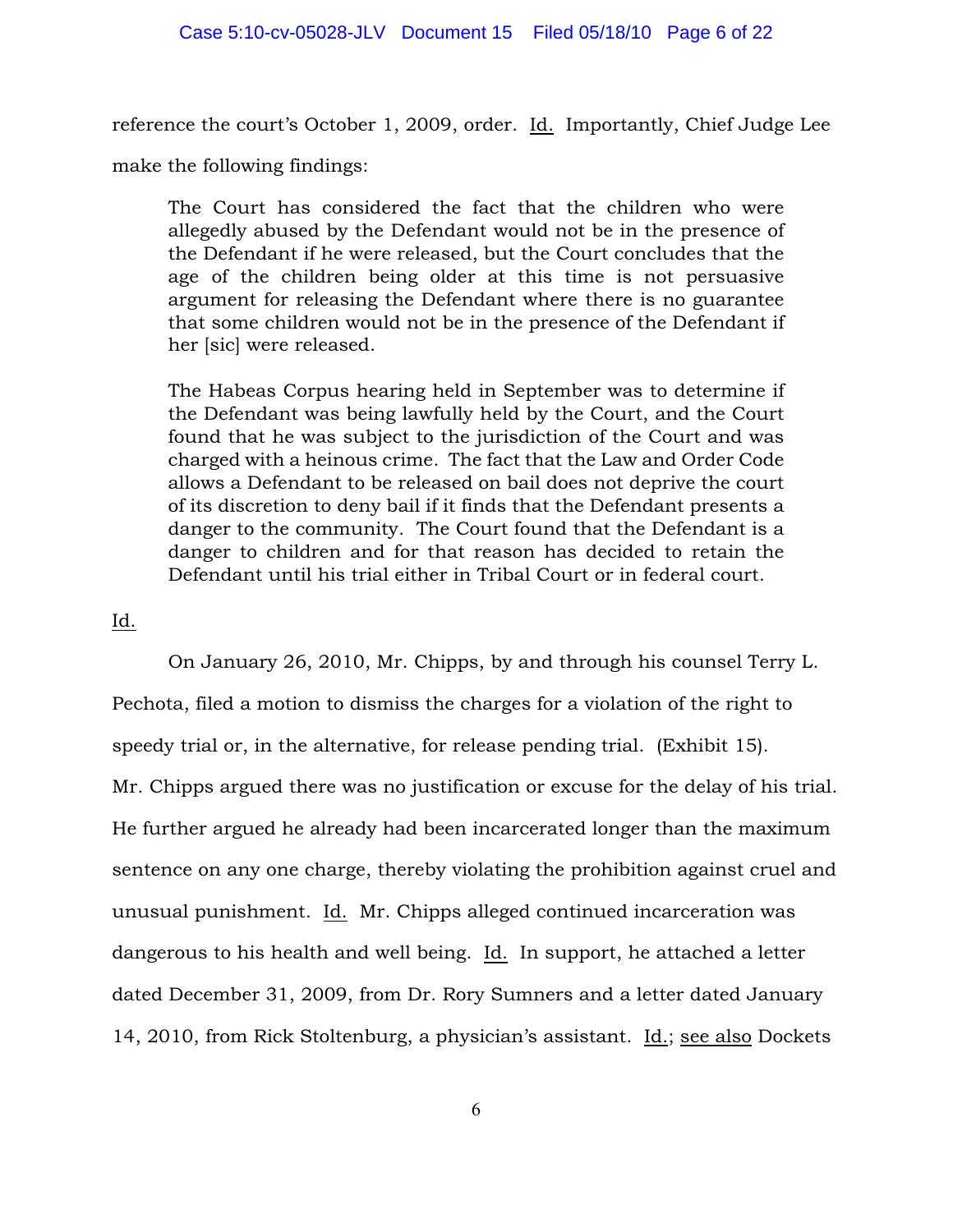## Case 5:10-cv-05028-JLV Document 15 Filed 05/18/10 Page 7 of 22

13 & 14. Dr. Sumner opined, "in light of his current medical problems, Mr. Chip' [sic] overall health and welfare would be best served by any situation that might allow him to be released from incarceration for medical reasons." (Exhibit 13). Mr. Stoltenburg opined, "There are environmental and nutritional factors that play an important role in Mr. Chips [sic] being able to provide the necessary means to maintain good health and I believe that his incarceration is not in his medical best interests." (Exhibit 14).

On January 31, 2010, Mr. Chipps became ill and was transported to the Pine Ridge IHS Hospital. Hospital staff administered two liters of blood to Mr. Chipps and life flighted him to Sanford Hospital in Sioux Falls, South Dakota, where he was given an additional three liters of blood. He stayed at Sanford Hospital from February 1, 2010 to February 5, 2010. Upon his return to the tribal jail, staff members were directed to monitor Mr. Chipps closely for bleeding and provide prescribed pain medication as needed. (Exhibit 20). Mr. Chipps testified his illness was due to the poor diet provided by the tribal jail, lack of access to his medications, improper administration of his medications, and inability to practice his religion.

Dr. Sumners testified Mr. Chipps also suffers from diabetes, hypertension, high cholesterol, residual paralysis from polio, benign prosthetic hypertrophy, and severe gastrointestinal damage due to bleeding gastric ulcers. Mr. Chipps' health requires medications and monitoring by doctors and dieticians. Dr. Sumners testified Mr. Chipps was anxious about his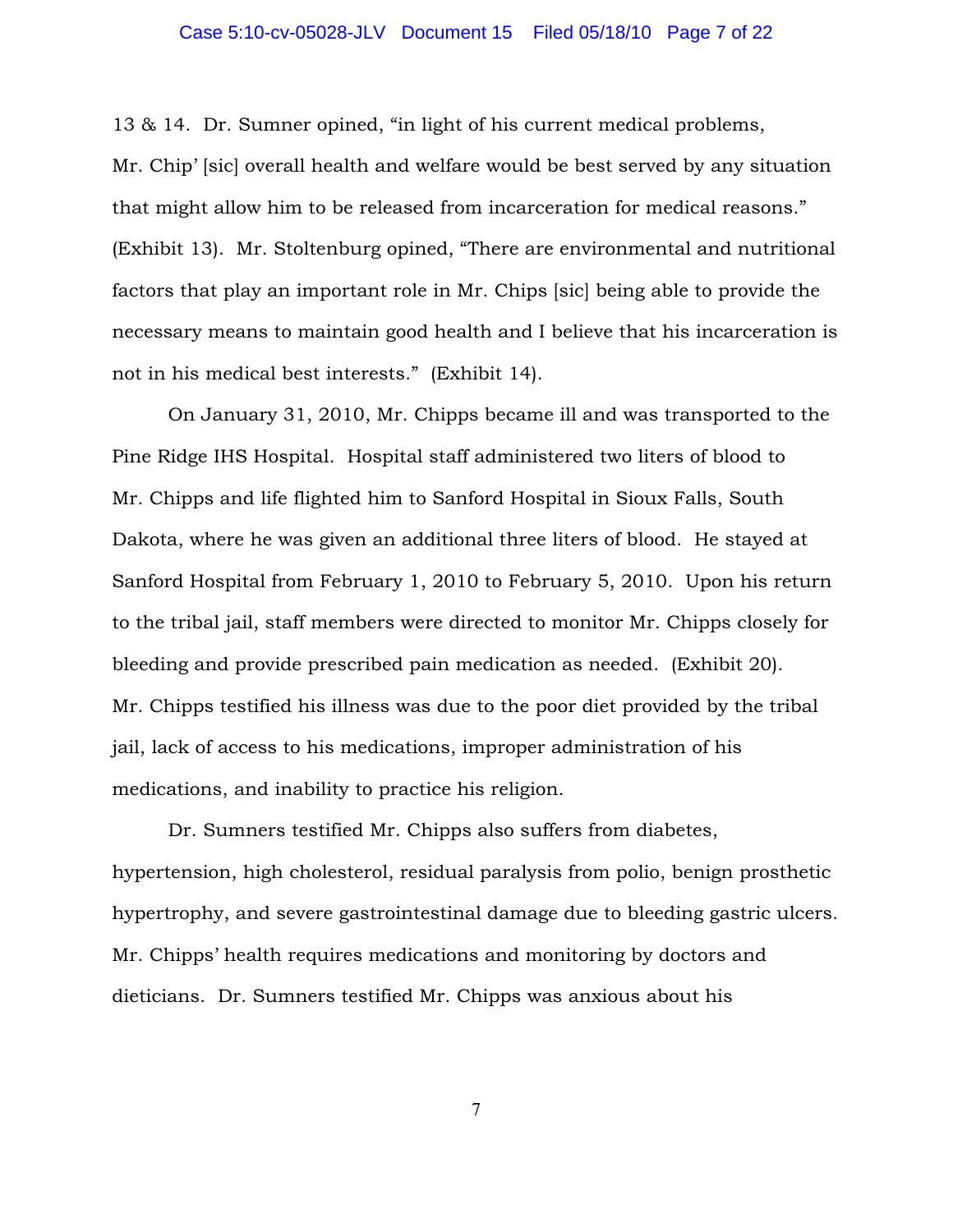## Case 5:10-cv-05028-JLV Document 15 Filed 05/18/10 Page 8 of 22

incarceration and worried he would not receive a nutritious diet and would not have regular access to his medications and medical care providers.

On February 4, 2010, Mr. Chipps filed an amended motion to dismiss identical to his January 26, 2010, motion to dismiss. (Exhibit 16). A hearing on this matter was scheduled for February 12, 2010. (Exhibit 22).

On or about February 4, 2010, Mr. Pechota discussed possible release plans with Attorney General Marwin Smith. (Exhibit 26 at ¶ 2). The parties agreed Mr. Pechota should draft a stipulation for Mr. Smith's review. Id. at ¶ 3. Mr. Smith asked Mr. Pechota to obtain the approval of the United States Attorney's Office. Id. at ¶ 4. On February 6, 2010, Mr. Pechota faxed to Assistant United States Attorney Robert Mandel a proposed stipulation of release pending trial. (Exhibit 17). The proposed stipulation set forth certain conditions of release Mr. Chipps would agree to abide by. Id. Mr. Mandel indicated he wanted to discuss this matter with the tribal prosecutor before approving the stipulation. (Exhibit 18). Mr. Pechota also provided a copy of the stipulation to Mr. Smith. (Exhibit 19).

On February 10, 2010, Attorney General Smith moved to hold Mr. Chipps' case in abeyance pending completion of the federal investigation into the underlying charges. (Exhibit 21). The tribal court found it in the best interests of justice to hold Mr. Chipps' case in abeyance and detain him until completion of the federal investigation. Id. Mr. Pechota did not receive notification of the motion for abeyance or the tribal court's order until February 12, 2010, when Mr. Pechota called the clerk of criminal courts to confirm the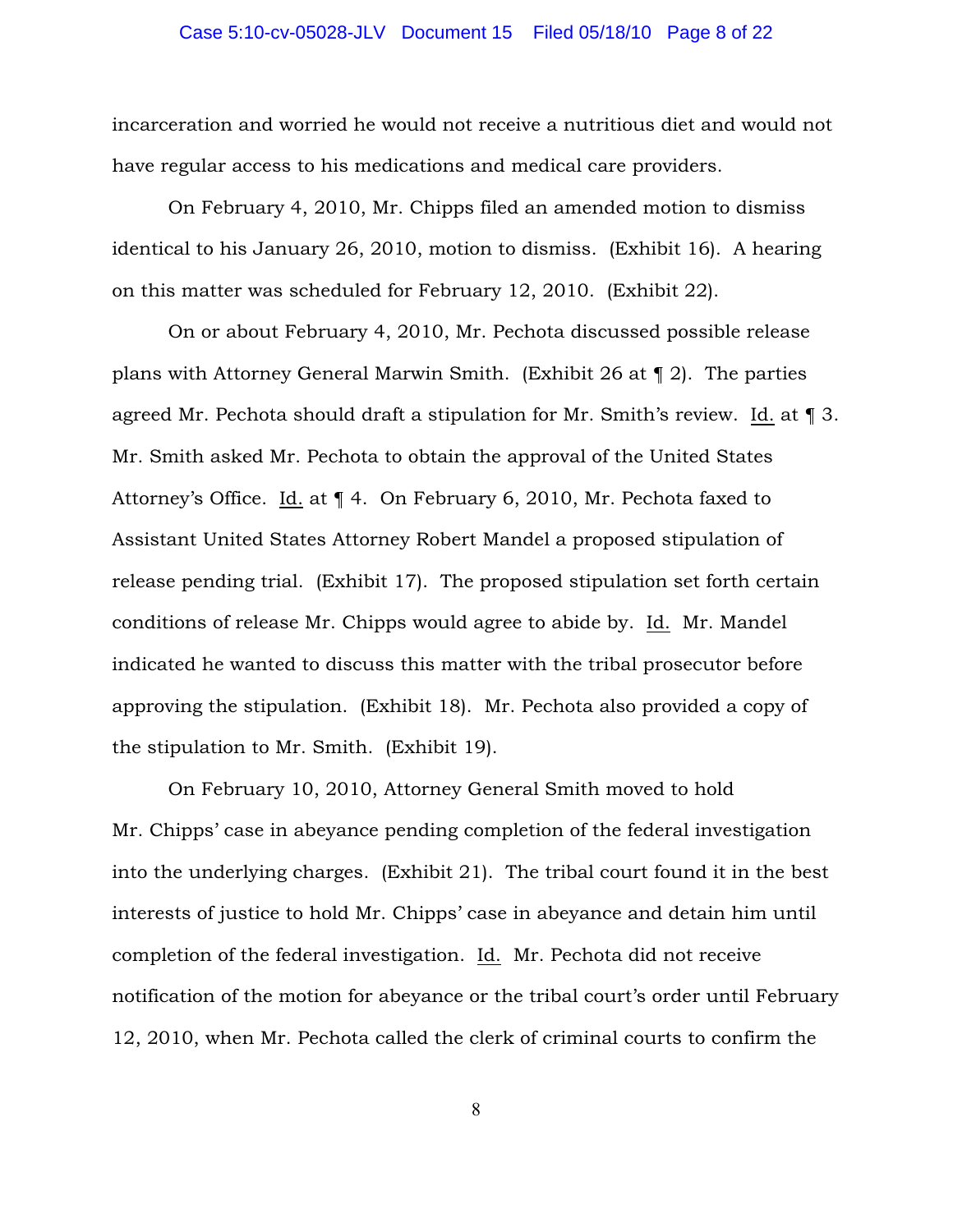## Case 5:10-cv-05028-JLV Document 15 Filed 05/18/10 Page 9 of 22

hearing on his motion to dismiss and was informed of the abeyance. (Docket 22).

On February 16, 2010, Mr. Chipps filed a notice of appeal of the tribal court's order holding his case in abeyance and continuing his detention. (Exhibit 23). Mr. Chipps identified the "issues being appealed are the deprivation of appellant's right to a speedy trial, right to reasonable bond pending trial, wrongful exercise of custody, cruel and inhuman custody, wrongful exparte [sic] communication with the court, and failure to hear defendant's motions seeking relief for all of the above." (Exhibit 23 at p. 1). Mr. Chipps simultaneously filed a request for reconsideration of the court's abeyance order. (Exhibit 24).

Also on February 16, 2010, in the Tribe's Supreme Court (hereinafter "the Court"), Mr. Chipps filed a motion for expedited consideration and mandamus to the lower court. (Exhibit 25). Mr. Chipps moved the Court to direct the lower court to hold a hearing on his motion to dismiss, to set promptly this matter for trial, and to consider releasing him on conditions pending trial. Id. Mr. Chipps argued he had "been deprived of a plethora of constitutional and statutory rights, including the right to speedy trial and the right to have bond set under conditions as set by the Court." Id. at p. 2. Mr. Pechota submitted an affidavit in support of the motion. (Docket 26). The Court set oral arguments on this matter for March 5, 2010. (Exhibit 27).

In the interim, on March 4, 2010, the Honorable Diane M. Zephier of the tribal court heard oral argument on Mr. Chipps' motion for reconsideration.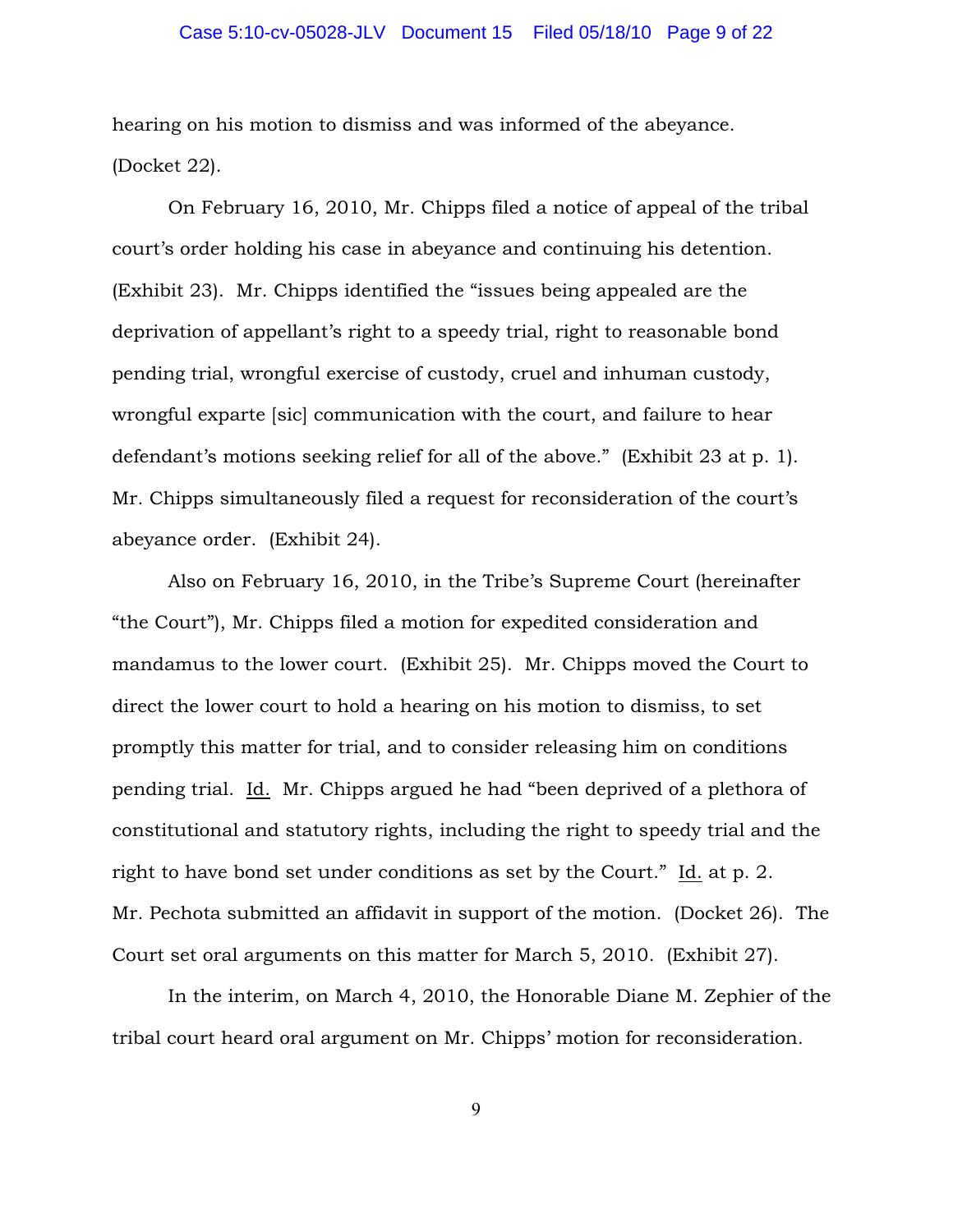(Exhibits 28 & 29). Judge Zephier denied the motion and affirmed the tribal court's order continuing Mr. Chipps' detention until the federal government "takes jurisdiction." (Exhibit 29). With respect to Mr. Chipps' speedy trial claim, Judge Zephier noted Chapter 8, Section 1-2 of the Oglala Sioux Tribe Law and Order Code provides for "a year or longer if for good cause for it to prosecute." Id. at p. 1. With respect to Mr. Chipps' claim regarding the negative impact of continued incarceration on his health, Judge Zephier noted Mr. Chipps could receive necessary medical treatment through the jail. Id. Judge Zephier declined to consider the proposed stipulations for release given the seriousness of the offenses. Id.

Oral argument before the Court on Mr. Chipps' appeal occurred on March 5, 2010. (Exhibit 27). The Court issued its order on April 16, 2010. (Exhibit 31 at p. 5). The Court considered the lower court's February 10, 2010, order holding Mr. Chipps' case in abeyance and the March 4, 2010, order denying Mr. Chipps' motion for reconsideration. Id. at p. 1. The Court found the lower court erred in construing Chapter 8, Section 1-2 of the Oglala Sioux Tribe Law and Order Code. Id. The lower court construed this section to mean the prosecution has one year to prosecute the case. Id. The Court noted, however, this section has no impact on the speedy trial analysis as it simply requires a complaint be filed within one year after the commission of the offense. Id. at pp. 1-2.

At oral argument, both sides stipulated the Tribe's Law and Order Code contained no speedy trial provision. Id. at p. 2. Mr. Chipps urged the Court to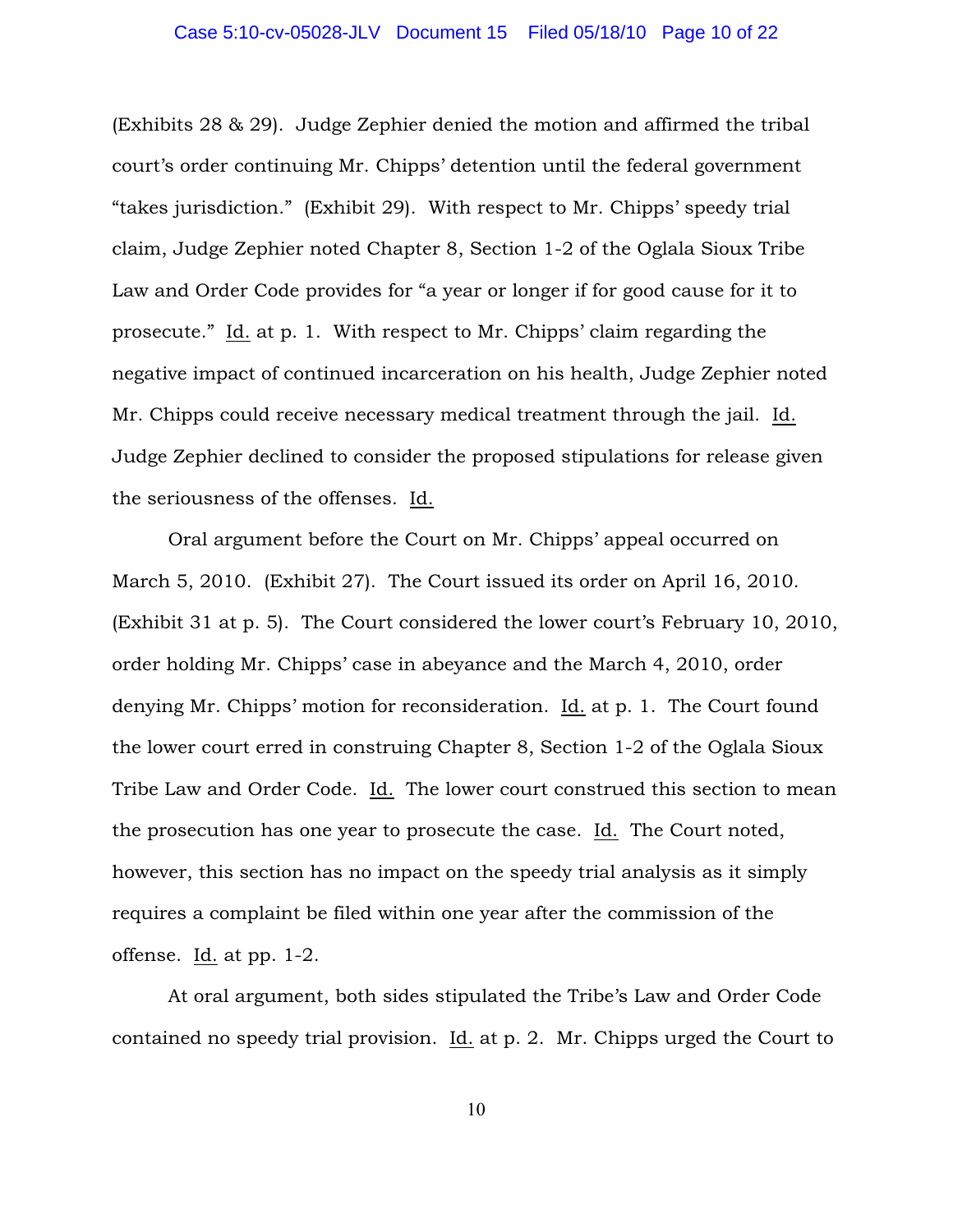adopt the Speedy Trial Act, 18 U.S.C. § 3161, which is binding on the federal government. Id. The Court declined to do so, however, for several reasons. Id. The Court noted the prosecution could not proceed with its case against Mr. Chipps because the federal government was in possession of all the evidence. Id. at p. 3. The Court further noted the lower court does not have the resources of the federal government in that it does not have its own investigators and only has one tribal prosecutor. Id. "These two factors alone make it impossible for the Tribe to follow the dictates of the Speedy Trial Act." Id.

However, the Court adopted United States Supreme Court precedent regarding speedy trial issues prior to the adoption of the Speedy Trial Act. Id. The Court specifically considered the United States Supreme Court case, Barker v. Wingo, 407 U.S. 514 (1972), which set forth an "ad hoc balancing approach to determine if an individual has been denied a right to speedy trial." (Exhibit 31 at p. 3). The Barker Court identified four factors courts should consider in this analysis: "length of delay, the reason for the delay, the defendant's assertion of is [sic] right and prejudice to the defendant." Id. (citing Barker, 407 U.S. at 531).

The Court examined Mr. Chipps' case within the context of the Barker factors. The Court found his case had been delayed to give the federal government time to complete its investigation, not to give the Tribe an advantage. Id. The Court also found the Tribe's cooperation with the federal government by detaining Mr. Chipps in jail was highly prejudicial to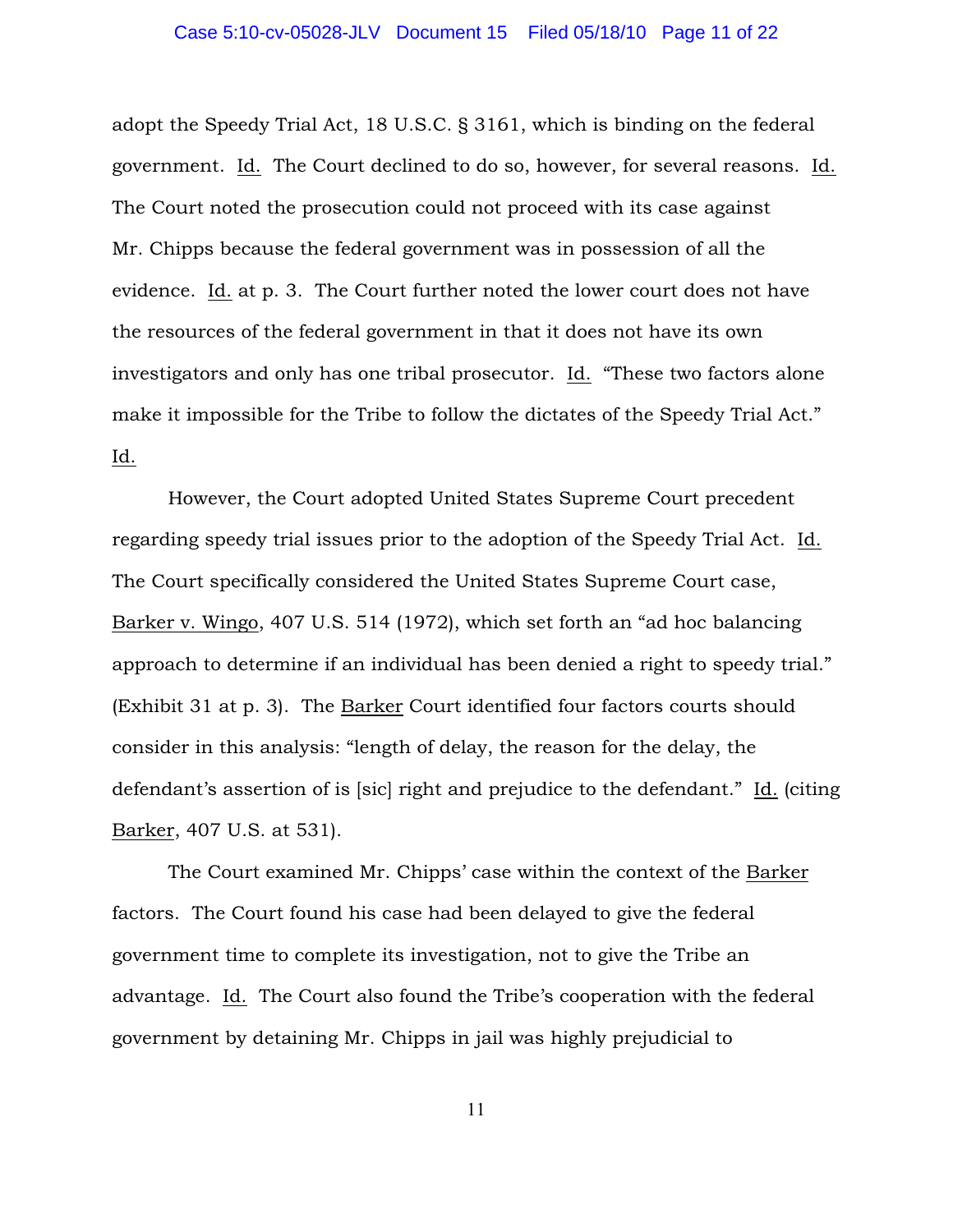Mr. Chipps. Id. at p. 4. The Court noted, however, the delay and prejudice to Mr. Chipps must be balanced against the Tribe's lack of access to the evidence. Id. The Court found the Tribe could not be faulted for the lack of access to evidence and could not proceed to trial without the evidence. Id. The Court also considered the protection of the alleged victims in this case, determining the alleged victims should be protected from having to testify in multiple proceedings in two jurisdictions. Id. "The nature of the allegations and charges compel the government to move cautiously." Id.

The Court ultimately decided to order Mr. Chipps be brought to trial by June 30, 2010, vacating the lower court's order holding Mr. Chipps' case in abeyance. Id. at p. 5. In reaching this conclusion, the Court's reasoning is instructive:

This does not mean that the Court condoned the Tribe's tactics in this matter. To seek an ex parte abeyance order and deliberately hold the Defendant until the federal government concludes its investigations is highly prejudicial to the Defendant. On the other hand, this Court does not want to get into the legislative arena by stating the Tribe adopts the Speedy Trial Act or that the Court hereby adopts a bright line rule with regard to when the Tribe must bring the matter to trial. In this case, due to the nature of the charges, the lack of access to evidence and the need to protect the victim(s), we cannot say that the Tribe has violated the Defendant's right to a speedy trial. However, the Tribe must bring this matter to fruition by June 30, 2010. We conclude that in this matter, that the Tribe will have one (1) year to bring this matter to trial.

Id. at p. 4.

Mr. Pechota sent a letter dated April 29, 2010, to the Oglala Sioux Tribe

Department of Public Safety inquiring as to Mr. Chipps' medications.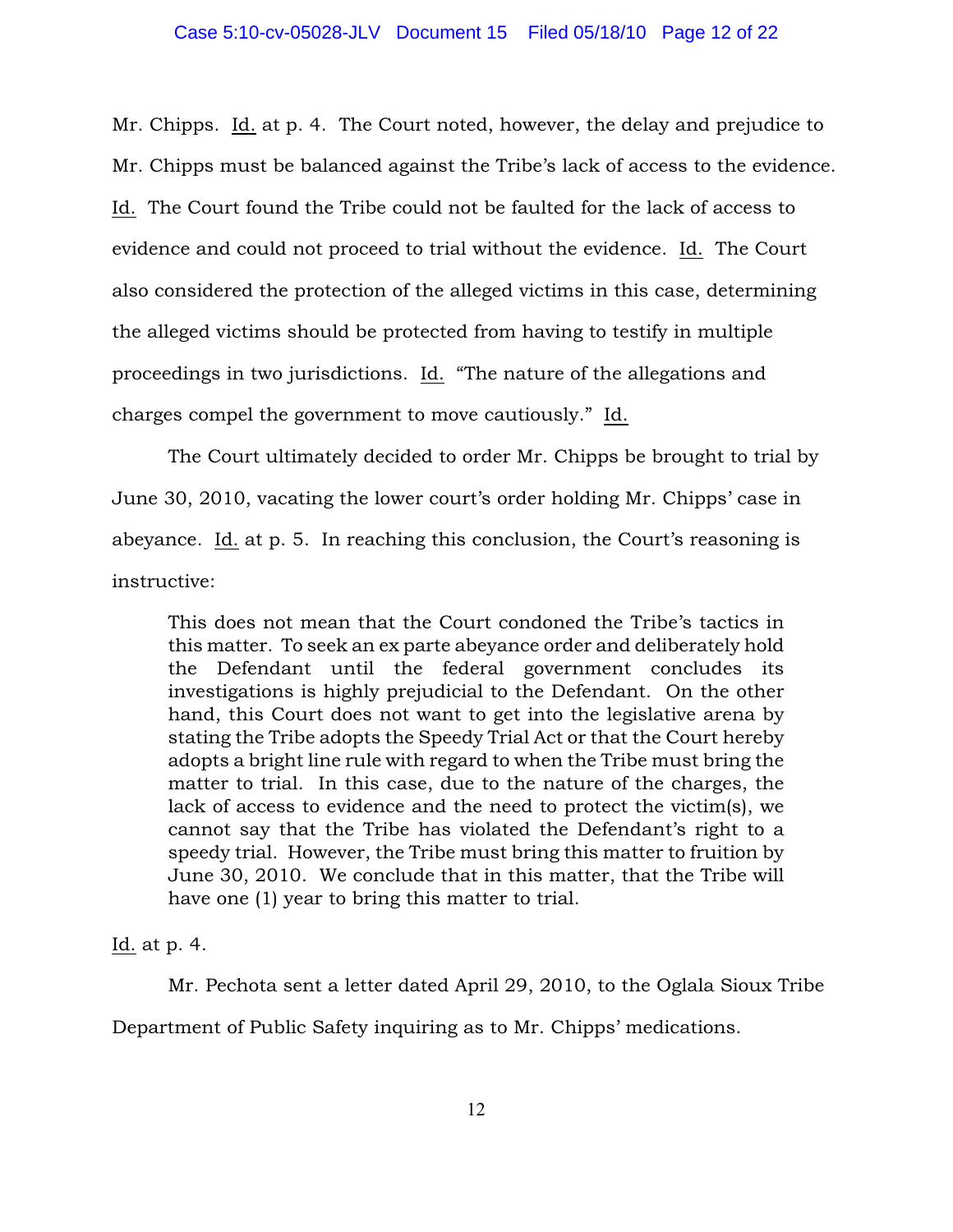## Case 5:10-cv-05028-JLV Document 15 Filed 05/18/10 Page 13 of 22

(Docket 32). Mr. Chipps indicated he was not receiving his medications, of particular concern was his diabetes medication. Id. Mr. Chipps indicated he was being given aspirin, yet he was advised by health care professionals not to take aspirin because of a serious bleeding ulcer. Id.

On April 29, 2010, in the United District Court for the District of South Dakota, Mr. Chipps filed an application for writ of habeas corpus pursuant to 25 U.S.C. § 1303. (Docket 1). Mr. Chipps named as respondents the Oglala Sioux Tribal Court, the Oglala Sioux Tribe Department of Public Safety, and Darwin Long, Administrator of the Oglala Sioux Tribal Jail. Id. at p. 1. In his application, Mr. Chipps alleges (1) respondents have violated his right to a speedy trial under § 1302(6); (2) continued incarceration is "dangerous to [his] health and well being" given his current medical condition and overall health; (3) respondents have violated the prohibition against cruel and unusual punishment under § 1302(7) by holding him in custody in excess of the maximum term of imprisonment for the charges; and (4) respondents have violated the prohibition against unreasonable search and seizures under § 1302(2) and his right to equal protection and due process under § 1302(8). Id. at ¶¶ 16, 20-23. Finally, Mr. Chipps requests the action be certified as a class action on behalf of all other persons denied a speedy trial by the tribal court. Id. at ¶ 24. On May 5, 2010, Mr. Chipps provided supplemental briefing on the speedy trial issue only. (Docket 11).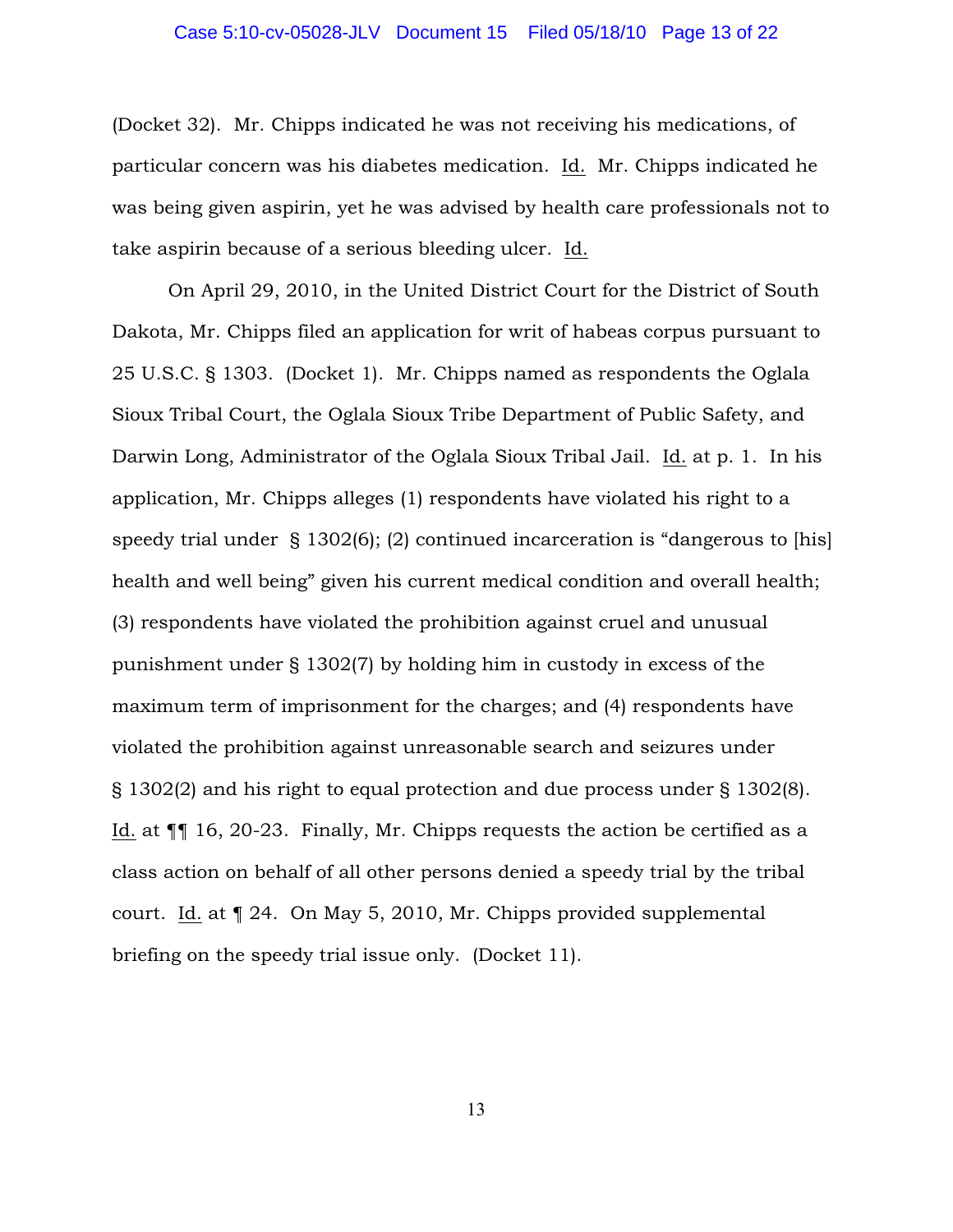#### DISCUSSION

At the May 6, 2010, hearing on Mr. Chipps' application, Mr. Chipps provided argument only on his speedy trial claim. Further, Mr. Chipps briefed only his speedy trial claim. Consequently, the court will limit its consideration to the speedy trial claim.

The key issue in this case is whether a federal court has jurisdiction to entertain Mr. Chipps' application. To resolve this issue, the court looks to case law governing the Indian Civil Rights Act (ICRA) and the writ of habeas corpus under 25 U.S.C. § 1303.

## A. ICRA

In 1961, a congressional committee began conducting hearings to investigate complaints of civil rights violations in Indian country. Cohen's Handbook of Federal Indian Law § 14.04[2] at p. 951 (2005 ed.). The committee eventually produced a bill that imposed certain restrictions on tribal governments similar, but not identical, to the restrictions imposed on federal and state governments by the Bill of Rights and the Fourteenth Amendment. Id.; Santa Clara Pueblo v. Martinez, 436 U.S. 49, 57 (1978). In 1968, Congress passed this bill into law and enacted ICRA. Cohen's Handbook of Federal Indian Law, *supra* at p. 952. "[A] central purpose of the ICRA and in particular of Title I was to 'secur[e] for the American Indian the broad constitutional rights afforded to other Americans,' and thereby to 'protect individual Indians from arbitrary and unjust actions of tribal governments.'" Martinez, 436 U.S. at 60-61 (quoting S. Rep. No. 841, 90th Cong., 1st Sess., 5-6 (1967)). The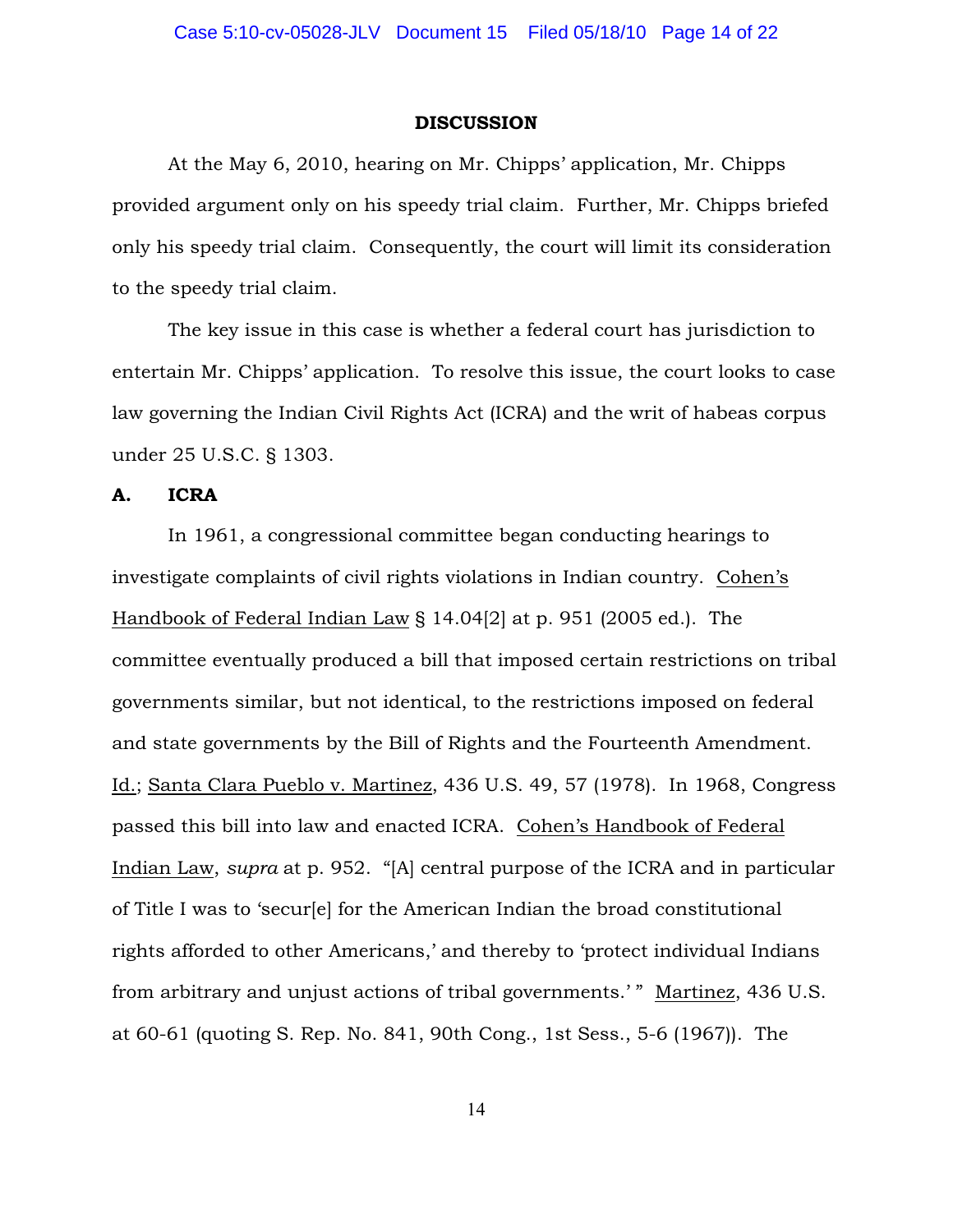## Case 5:10-cv-05028-JLV Document 15 Filed 05/18/10 Page 15 of 22

constitutional restrictions on Indian tribes are codified at 25 U.S.C. § 1302. Cohen's Handbook of Federal Indian Law, *supra* at p. 952. Most relevant to this discussion is § 1302(6), which prohibits any Indian tribe, when exercising its powers of self-government, to "deny to any person in a criminal proceeding the right to a speedy and public trial  $\ldots$ ." 25 U.S.C. § 1302(6).

The pivotal United States Supreme Court case interpreting ICRA is Santa Clara Pueblo v. Martinez. In Martinez, the Supreme Court reaffirmed that "Indian tribes are 'distinct, independent political communities, retaining their original natural rights' in matters of local self-government." Martinez, 436 U.S. at 55 (additional citations omitted). Indian tribes have the power to promulgate substantive laws to regulate internal matters and to enforce those laws in their own forums. Id. at 55-56 (additional citations omitted). However, the Court recognized the plenary authority of Congress to enact legislation like ICRA that "limit, modify or eliminate the powers of local self-government which the tribes otherwise possess." Id. at 56-57 (additional citations omitted). The Court indicated that the intent of Congress in enacting ICRA was twofold: (1) to "strengthen[] the position of individual tribal members vis-a-vis the tribe," and (2) "to promote the well-established federal 'policy of furthering Indian selfgovernment.' " Id. at 62 (additional citations omitted). The provisions of ICRA reflect the commitment of Congress to protect tribal sovereignty from undue interference from federal and state government. Id. at 62, 63.

The Court noted that Title I of ICRA did not expressly authorize civil actions for declaratory or injunctive relief to enforce its provisions. Id. at 51-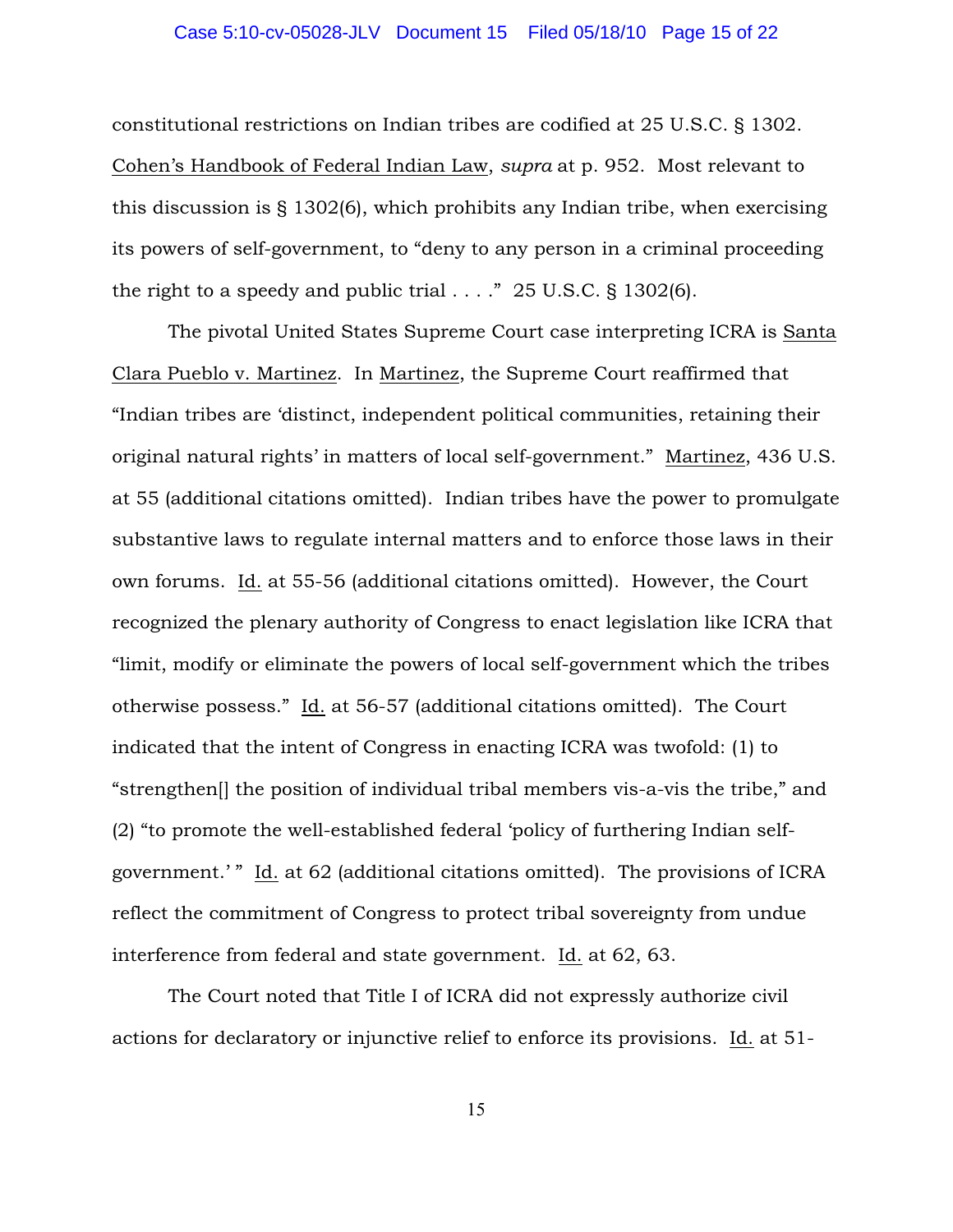## Case 5:10-cv-05028-JLV Document 15 Filed 05/18/10 Page 16 of 22

52. Congress expressly supplied *only* the writ of habeas corpus as a remedial measure under ICRA for persons in tribal custody. Id. at 58; see also Cohen's Handbook of Federal Indian Law, *supra* at p. 955 (The Martinez Court "interpreted ICRA to limit federal court enforcement to habeas corpus jurisdiction over claims by persons in tribal custody."). In light of Congress' dual objectives in enacting ICRA, the Court held that "[c]reation of a federal cause of action for the enforcement of rights created in Title I, however useful it might be in securing compliance with § 1302, plainly would be at odds with the congressional goal of protecting tribal self-government." Martinez, 436 U.S. at 64. Further, implying a federal remedy "is not plainly required" because tribal forums are available to vindicate any infringement of rights provided by ICRA. Id. at 65. Absent express Congressional intent, the Court declined to imply a federal cause of action in addition to the habeas corpus provision expressly provided for in § 1303. Id. That is, § 1302 "does not impliedly authorize actions for declaratory or injunctive relief against either the tribe or its officers." Id. at 72.

It is against this backdrop that the court considers Mr. Chipps' application. ICRA must be read as providing only a limited mechanism for federal judicial review of tribal actions. Id. at 70. Congressional investigation revealed that most of the abuses of tribal power occurred within the criminal context. Id. at 71. In limiting federal judicial review of tribal matters to only habeas corpus, Congress manifested its "desire not to intrude needlessly on tribal self-government[.]" Id. "By not exposing tribal officials to the full array of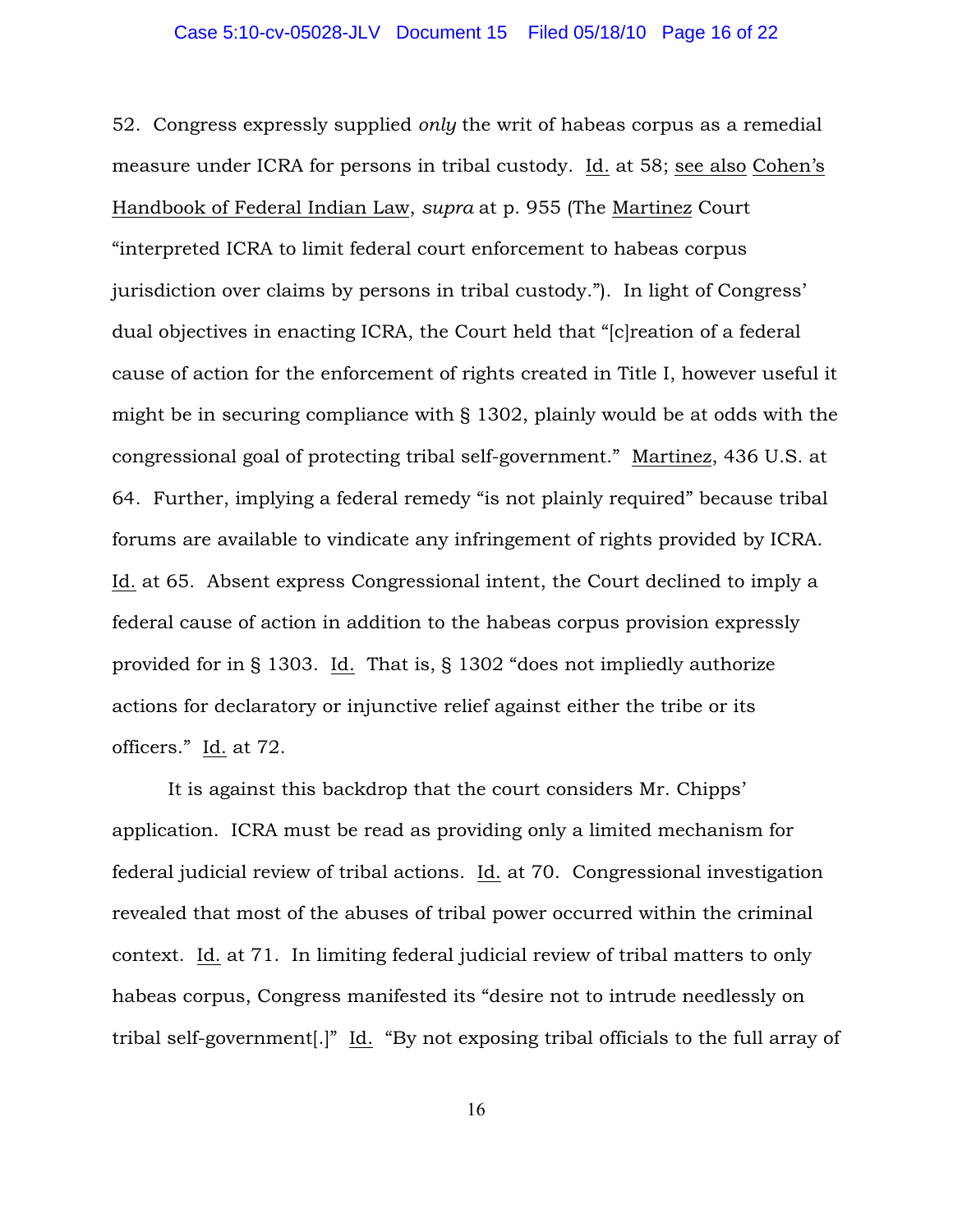## Case 5:10-cv-05028-JLV Document 15 Filed 05/18/10 Page 17 of 22

federal remedies available to redress actions of federal and state officials, Congress may also have considered that resolution of statutory issues under § 1302, and particularly those issues likely to arise in a civil context, will frequently depend on questions of tribal tradition and custom which tribal forums may be in a better position to evaluate than federal courts." Id. In a similar vein, the Martinez Court cautioned the federal judiciary from impeding a tribe's ability "to maintain itself as a culturally and politically distinct entity" by creating causes of action under § 1302. Id. at 71. It is with this understanding that the court turns to the issue of whether § 1303 provides a cause of action for Mr. Chipps. 5

## B. Section 1303

As noted by the Martinez Court, § 1303 is "the exclusive means for federal-court review of tribal criminal proceedings." Id. at 67. Section 1303 states, "[t]he privilege of the writ of habeas corpus shall be available to any person, in a court of the United States, to test the legality of his detention by order of an Indian tribe." 25 U.S.C. § 1303. Section 1303 was not "intended to have broader reach than cognate statutory provisions governing collateral review of state and federal action." Poodry v. Tonawanda Band of Seneca

<sup>&</sup>lt;sup>5</sup>The Martinez Court further held that tribes retained sovereign immunity from suits arising under ICRA, although the tribes' immunity did not protect tribal officers from suit. Martinez, 436 U.S. at 59. As § 1303 is the only remedy available to enforce the rights created under ICRA, the proper respondent in a § 1303 action is the individual custodian of the prisoner. Wells v. Philbrick, 486 F. Supp. 807, 809 (D.S.D. 1980) (citing Martinez, 436 U.S. at 59). Here, Mr. Chipps properly named his current custodian, Darwin Long, Administrator of the Oglala Sioux Tribal Jail, as a respondent.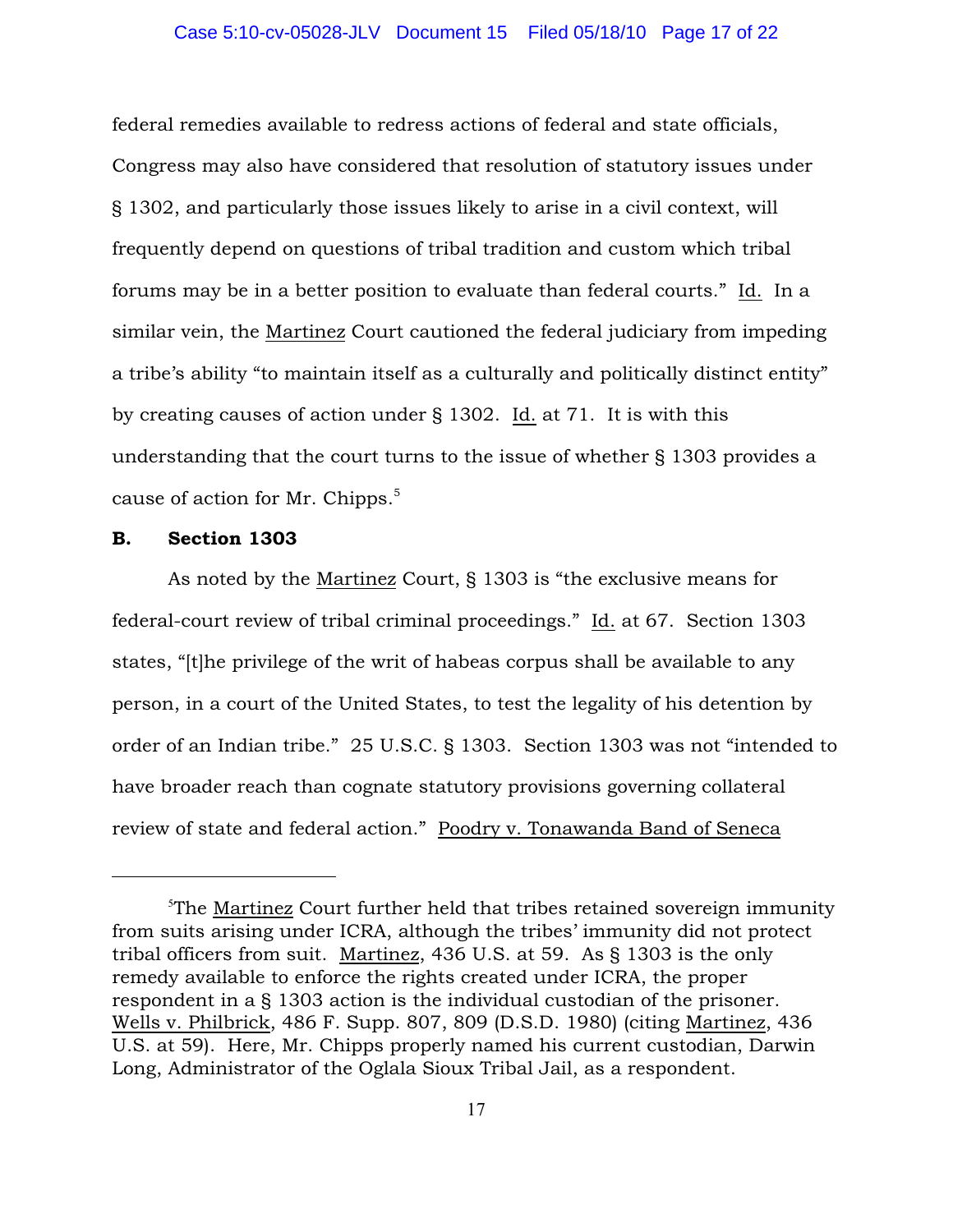Indians, 85 F.3d 874, 879-80 (2d Cir. 1996), *cert. denied*, 519 U.S. 1041 (1996). Accordingly, Mr. Chipps must satisfy two prerequisites before a federal court will hear his habeas petition: (1) he must be in the custody of an Indian tribe and (2) he must have exhausted all available tribal remedies. Jeffredo v. Macarro, 599 F.3d 913, 918 (9th Cir. 2010) (" '[A]ll federal courts addressing the issue mandate that two prerequisites be satisfied before they will hear a habeas petition filed under the ICRA: [(1)] The petitioner must be in custody, and [ (2) ] the petitioner must first exhaust tribal remedies.' ") (quoting Cohen's Handbook of Federal Indian Law, *supra* at  $\S 9.09 \& \S 9.09$  n. 280).<sup>6</sup> There is no question Mr. Chipps is being detained by the Tribe. Indeed, excluding the one day he was released to attend his mother's funeral, Mr. Chipps has been in continuous detention since his arrest by tribal authorities on July 1, 2009. See Poodry, 85 F.3d at 880 ("As with other statutory provisions governing habeas relief, one seeking to invoke jurisdiction of a federal court under § 1303 must demonstrate . . . a severe actual or potential restraint on liberty."); see also Jeffredo, 599 F.3d at 918 ("The term 'detention' in the statute must be interpreted similarly to the 'in custody' requirement in other habeas contexts.").

 $\delta$ Some courts have added a third requirement–that the tribal proceeding must have been criminal and not civil in nature. Cohen's Handbook of Federal Indian Law, *supra* at § 9.09 n. 280; see also Quair v. Sisco, 359 F. Supp. 2d 948, 963 (E.D. Cal. 2004) ("In order to be entitled to a writ of habeas corpus, petitioners must establish that the decision which they are requesting this court to review is criminal and not civil in nature; that petitioners are being detained by the Tribe; and that petitioners have exhausted all other available remedies."). The court need not resolve this issue as it is clear Mr. Chipps is challenging the handling of his tribal criminal case.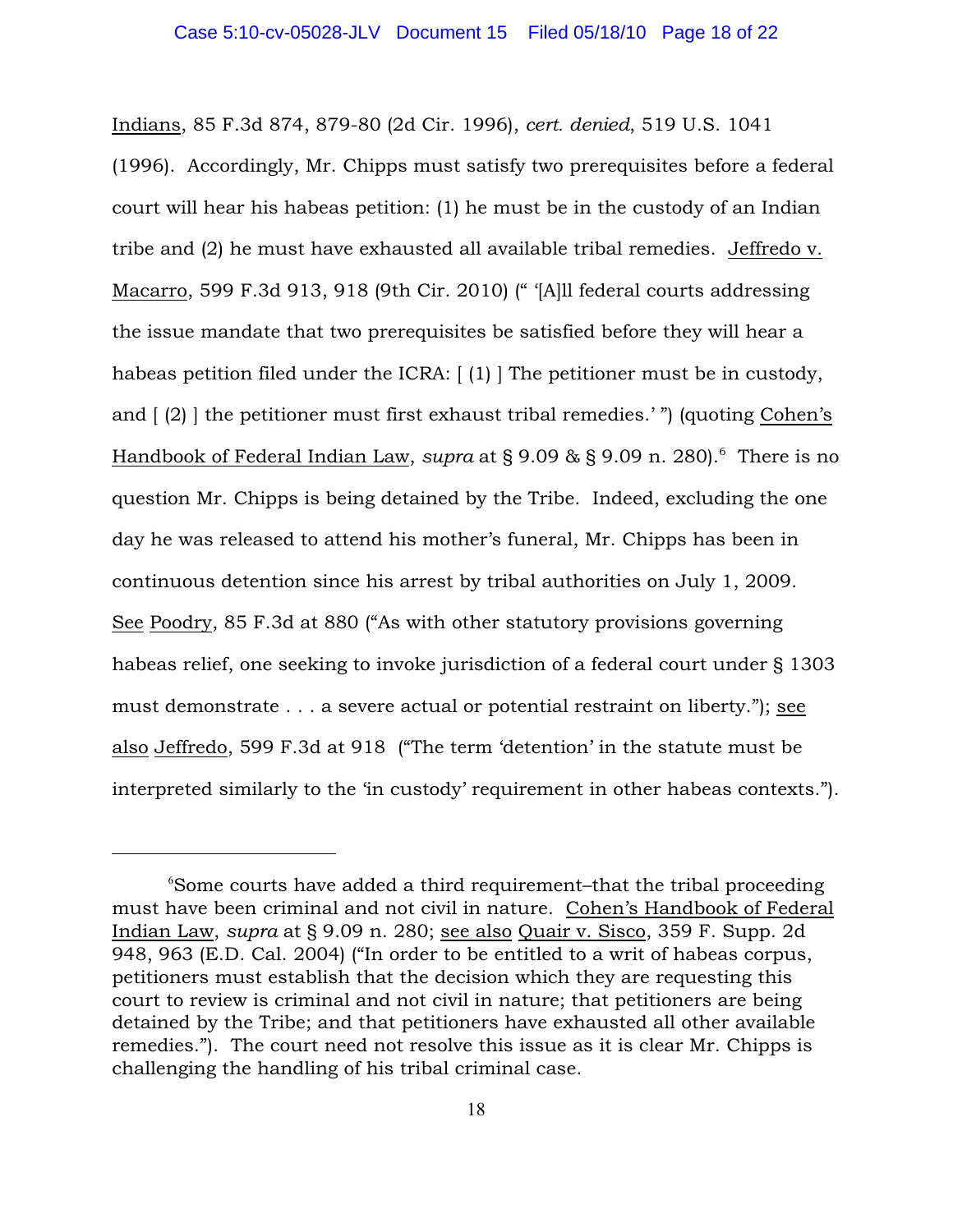## Case 5:10-cv-05028-JLV Document 15 Filed 05/18/10 Page 19 of 22

Thus, the only issue is whether Mr. Chipps has exhausted tribal remedies. For the reasons set forth below, the court finds he has not.

"[A]s a matter of comity, tribal remedies must ordinarily be exhausted before a claim is asserted in federal court under the Indian Civil Rights Act." Lavallie v. Turtle Mountain Tribal Court, No. 4:06-cv-77, 2006 WL 3498559 at \*3 (D. N.D. Dec. 1, 2006) (collecting cases); Wounded Knee v. Andera, 416 F. Supp. 1236, 1239 (D.S.D. 1976) (same); O'Neal v. Cheyenne River Sioux Tribe, 482 F.2d 1140 (8th Cir. 1973) (extending the tribal exhaustion requirement to federal review of tribal actions under ICRA). "Even when a federal court has jurisdiction over a claim, if the claim arises in Indian country, the court is required to 'stay its hand' until the party has exhausted all available tribal remedies." Jeffredo, 599 F.3d at 918; see also Selam v. Warm Springs Tribal Correctional Facility, 134 F.3d 948, 953 (9th Cir. 1988) ("The Supreme Court's policy of nurturing tribal self-government strongly discourages federal courts from assuming jurisdiction over unexhausted claims.").

However, the exhaustion rule is not absolute, rigid, or inflexible. Wounded Knee, 416 F. Supp. at 1239. A district court should not require a petitioner to exhaust tribal remedies if the remedy is ineffective, futile, or meaningless. Id. The court in Wounded Knee explained this principle as follows:

In each case wherein an exhaustion question arises, the Court must make inquiry to see what the law demands under the circumstances. The need to adjudicate alleged deprivations of individual rights must be balanced against the need to preserve the cultural identity of the tribe by strengthening the tribe's own institutions. In all events a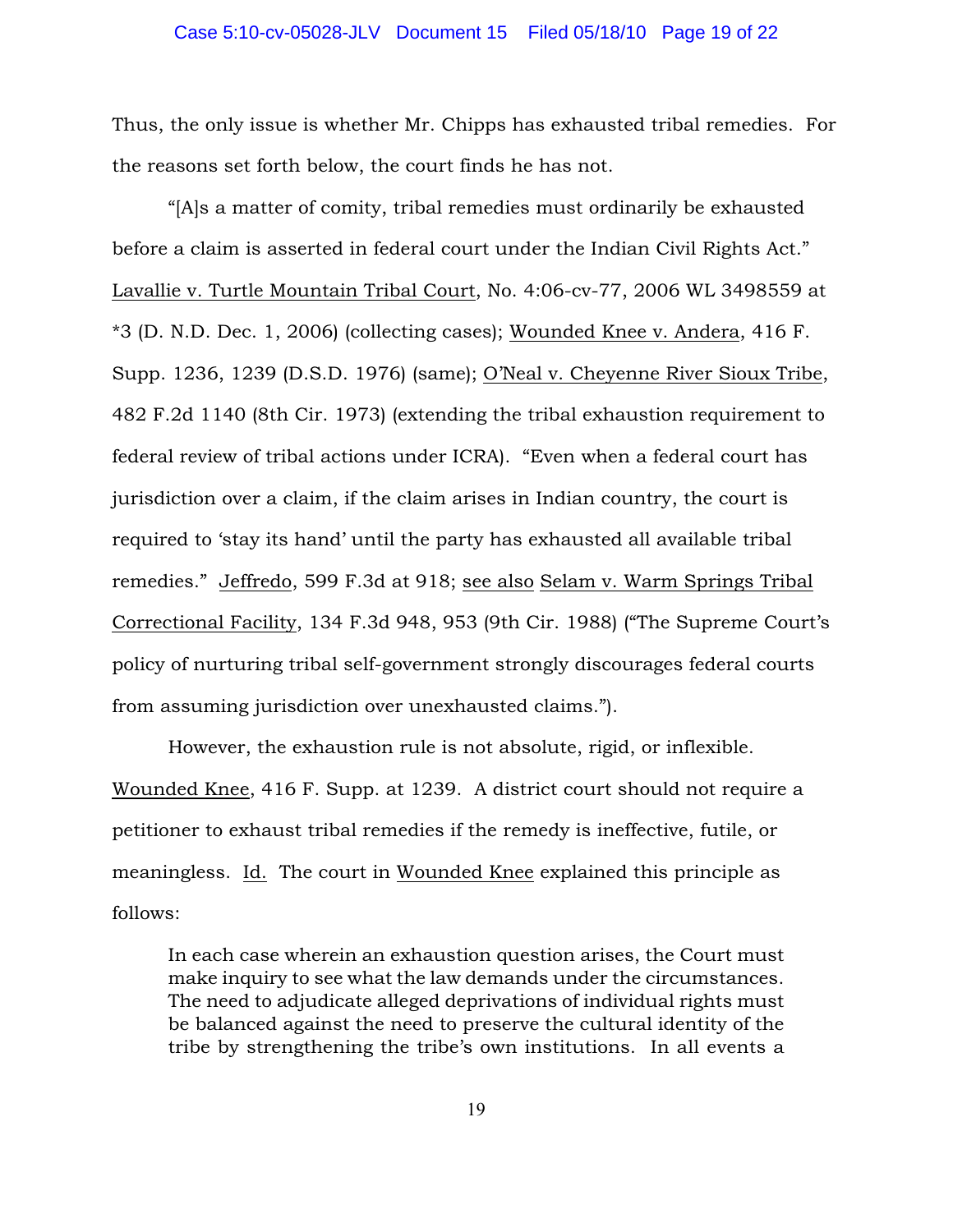Petitioner need not go through the motions of exhaustion if he or she proves that resort to remedies provided by the tribe would be futile. If a tribal remedy in theory is non-existent in fact or at best inadequate, it might not need to be exhausted. If a Petitioner does all that is possible but an attempted appeal is frustrated by official inaction, no more can be demanded, and the exhaustion requirement is satisfied.

Id. (internal citations omitted); see also United States ex rel. Cobell v. Cobell, 503 F.2d 790, 793-94 (9th Cir. 1974), *cert. denied sub nom.* Sharp v. Cobell, 421 U.S. 999 (1975) (finding petitioner lacked a meaningful remedy in the tribal courts and, thus, had not failed to exhaust tribal remedies when the remedies were available in theory, but not in fact). Further, "exhaustion is not required if an assertion of tribal jurisdiction is motivated by a desire to harass or is conducted in bad faith, if the action is patently violative of express jurisdictional prohibitions, or if exhaustion would be futile because of the lack of an adequate opportunity to challenge the court's jurisdiction." DeMent v. Oglala Sioux Tribal Court, 874 F.2d 510, 516 (8th Cir. 1989) (citing National Farmers Union Ins. Co. v. Crow Tribe, 471 U.S. 845, 856 n. 21 (1985).

The court finds the Tribe's Supreme Court has provided a non-futile, available remedy to Mr. Chipps. The Court has ordered the Attorney General to hold Mr. Chipps' trial by June 30, 2010. (Exhibit 31 at p. 4). Further, at the May 7, 2010, hearing, Attorney General Smith definitively represented to the court he would dismiss the charges against Mr. Chipps if his trial did not commence by June 30, 2010. The Court thoroughly examined the speedy trial issue within the context of United States Supreme Court precedent. Upon careful consideration of the issue, the Court took affirmative steps to rectify the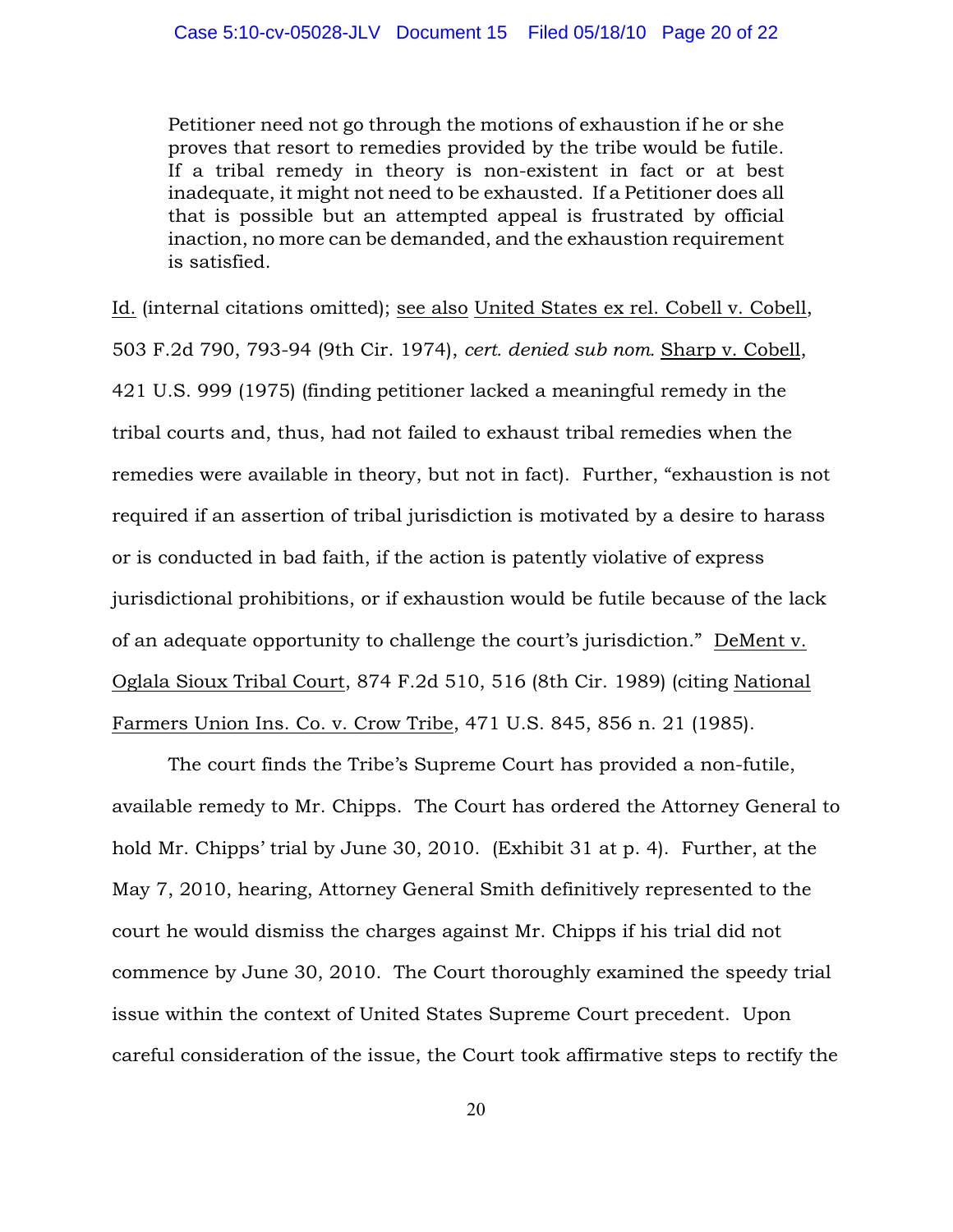## Case 5:10-cv-05028-JLV Document 15 Filed 05/18/10 Page 21 of 22

situation. Although the wheels of justice are turning slowly, they are turning. Indian tribes have the inherent authority to make and enforce their criminal laws against Indian people on Indian lands. United States v. Long, 324 F.3d 475, 480 (7th Cir. 2003). This court will not infringe on the Tribe's authority by short circuiting the Court's viable efforts to provide relief to Mr. Chipps.

Given the long history of this case, the court finds it in the best interests of justice to hold Mr. Chipps' application in abeyance until June 30, 2010. A district court has the discretion to dismiss a federal action or hold it in abeyance pending exhaustion of tribal remedies. National Farmers Union Ins. Co., 471 U.S. at 857. Mr. Pechota shall notify the court as to the status of the case on June 30, 2010. If the Attorney General brings Mr. Chipps to trial by that date, the court shall dismiss as moot Mr. Chipps' application. If the Attorney General dismisses the charges on or before June 30, 2010, the court shall dismiss as moot Mr. Chipps' application. However, if Mr. Chipps is not brought to trial by June 30, 2010, and the tribal charges are still pending against him, the court will deem exhausted all tribal remedies and will consider Mr. Chipps' application on the merits.

#### **CONCLUSION**

In accordance with the above discussion, it is hereby ORDERED that Mr. Chipps' application for writ of habeas corpus (Docket 1) is held in abeyance until June 30, 2010.